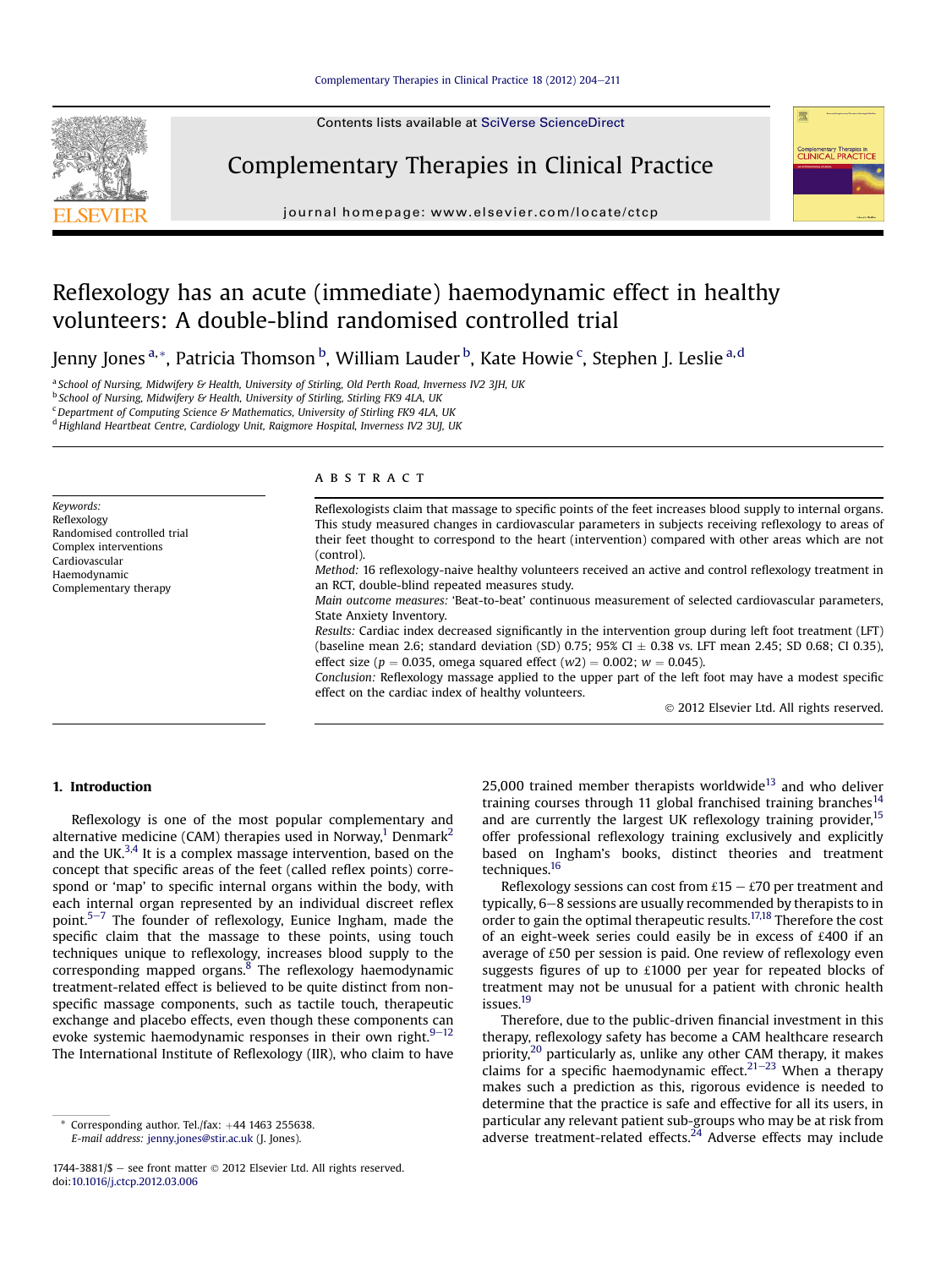both intrinsic safety effects (treatment errors or contraindications) and extrinsic quality effects (poor standardisation or quality control of treatment).<sup>[20](#page-7-0)</sup> However despite its popularity, the evidence base for reflexology efficacy remains small with only four published systematic reviews published to date. These do not appear to support the objective treatment claims of reflexology, as the findings suggest that evidence of any efficacy is largely descriptive or anecdotal, predominately relying on subjective self-reported outcomes which offer little evidence to support any specific active component beyond that of a placebo or physical touch effect. $4.25-27$  $4.25-27$  Furthermore, most studies do not use a blind experimental design and the intervention is typically delivered by the researchers themselves, leading to concerns regarding potential bias.<sup>25</sup>

Given the popularity of reflexology, there is a need for healthcare researchers involved in evidence-based medicine to equitably reflect the public-driven investment in this therapy and in particular, to assess the claim that massage to specific points of the feet increases blood supply to referred or 'mapped' organs in the body, in order to determine any benefits or adverse treatment-related effects. Therefore this study aimed to measure the acute (immediate) cardiovascular effects of reflexology treatment applied to specific areas of the feet which are thought to correspond to the heart, and compare this with treatment applied to other areas which are not, to see if there is any evidence to suggest the existence of specific haemodynamic change in the heart organ itself which occurs only when the corresponding heart area on the foot is treated.

#### 2. Methods

## 2.1. Design

Randomised controlled double-blind repeated measures study.

#### 2.2. Participants and setting

16 healthy volunteers (males  $> 18$  years; post-menopausal women) were recruited if they were reflexology-naïve, on no regular medications and had normal lower limbs (no previous operations including varicose veins, peripheral vascular disease or peripheral neuropathy). Post-menopausal women were recruited in order to eliminate hormonal-related influence on arterial stiff-ness found in pre-menopausal women.<sup>[28,29](#page-7-0)</sup>

#### 2.3. Intervention

The aim of this study was to measure various cardiovascular parameters whilst the heart reflex point was being treated, and then compare this with cardiovascular data recorded when nonheart related points were being treated. However this research aim presented a significant methodological challenge as there is a surprising lack of consistency of reflex point location in published reflexology foot maps. Many different types of reflexology maps are on sale, produced by a range of map or chart providers. Any reflexologist training provider appears able to create and publish a map according to their own intuitive interpretation of where the various reflex points are located on the planter areas of the feet. Large scale map providers such as the Association of Reflexologists (AoR), $30$  the British Reflexology Association (BAR), $31$ the International Institute of Reflexology  $(IIS)^{32}$  $(IIS)^{32}$  $(IIS)^{32}$  and the British School of Reflexology  $(BSA)^{33}$  $(BSA)^{33}$  $(BSA)^{33}$  sell maps based on the original Ingham (IIS) reflexology chart but all vary to a degree in reflex point placement. Only one previous study has discussed the issue of chart accuracy, but this was a blinded investigation into the diagnostic precision of one chart only and the results did not suggest that reflexology was a reliable method of diagnosis.<sup>[34](#page-7-0)</sup> The inconsistent map issue presents a serious methodological research challenge if the intention is to isolate and measure a specific treatment-related haemodynamic effect related to treatment to the heart reflex point, and at the same time, create a reproducible reflexology intervention.

In the case of the heart reflex point, the AoR and BRA maps place the heart reflex point as an individual point on the ball of the left foot, yet on the IIR map (based on Ingham's original foot map), the heart reflex point is combined with the left lung and breast reflex point within the same region. In contrast, the BSA map also places the heart reflex point in the shoulder girdle zone but extends the point across both the left and right foot. Furthermore, in addition to the reflex point inconsistency problem, previous reflexology research has found it difficult to provide robust controls for adequate comparative purposes. In one recent systematic reflexology review, $4$  11 of the studies appear to use placebo reflexology treatment in the form of general foot massage to act as the study control, yet ten of these studies offer no clear distinction as to how the reflexology intervention is differentiated from general foot massage. This is an important distinction to make, as it is difficult to see how simple foot massage as a control can be differentiated from reflexology foot massage, particularly in terms of avoiding working any of the planter reflex points during the manual manipulation.

In order to meet these two research challenges, this study devised an experimental solution which not only addressed the map problem in terms of heart reflex point inconsistency, but also enabled the development of a standardised robust reflexology control. This was achieved by means of a novel reductionist foot map approach. This reductionist strategy was based on the fact that despite considerable variations, all reflexology charts appear to have one consistent design condition, which is the idea that three transverse zone lines can be transposed across the foot map.<sup>[35](#page-7-0)</sup> In the reflexology construct, these lines are used to further refine reflex point location by dividing up the map into three gross areas or zones called the 'shoulder girdle', 'abdominal region' and 'pelvic region'.<sup>[35,36](#page-7-0)</sup> Within this transverse map construct, the shoulder girdle area is said to represent the thoracic cavity, and this area corresponds to the ball of the foot. Regardless of map origin, all reflexology maps consistently place the heart reflex point somewhere within the shoulder girdle on one or both feet. In anatomical terms, the shoulder girdle area covers the region of the five metatarsal bones on either foot and is bounded by Lisfranc's point line, which represents the articulation between the mid-foot and forefoot[.35,36](#page-7-0) All body parts and structures below the thoracic cavity are consistently mapped below in the abdominal or pelvic zone region and therefore contain no major organ points associated with specific regulation of the heart.

This strict demarcation design allowed us to identify a gross area (the shoulder girdle zone) which could serve as the active 'heart point' intervention (which we labelled the 'forefoot'), as we reasoned that treatment to the shoulder girdle would, at some point, involve the heart reflex point, regardless of its inconsistent exact location. And this reductionist map approach also allowed for 'non-cardiovascular' gross areas (the abdominal and pelvic zones) to be identified (which we labelled as the 'heel'). As this gross area contains no organs specifically associated with regulation of the heart, the area could safely act as the experimental control. The two reflexology therapists recruited for the study used hypoallergenic tape to mark the demarcation line along the border of the shoulder girdle and mid transverse section before every session to ensure that only the designated forefoot (intervention) or heel (controls) areas were treated [\(Fig. 1](#page-2-0)).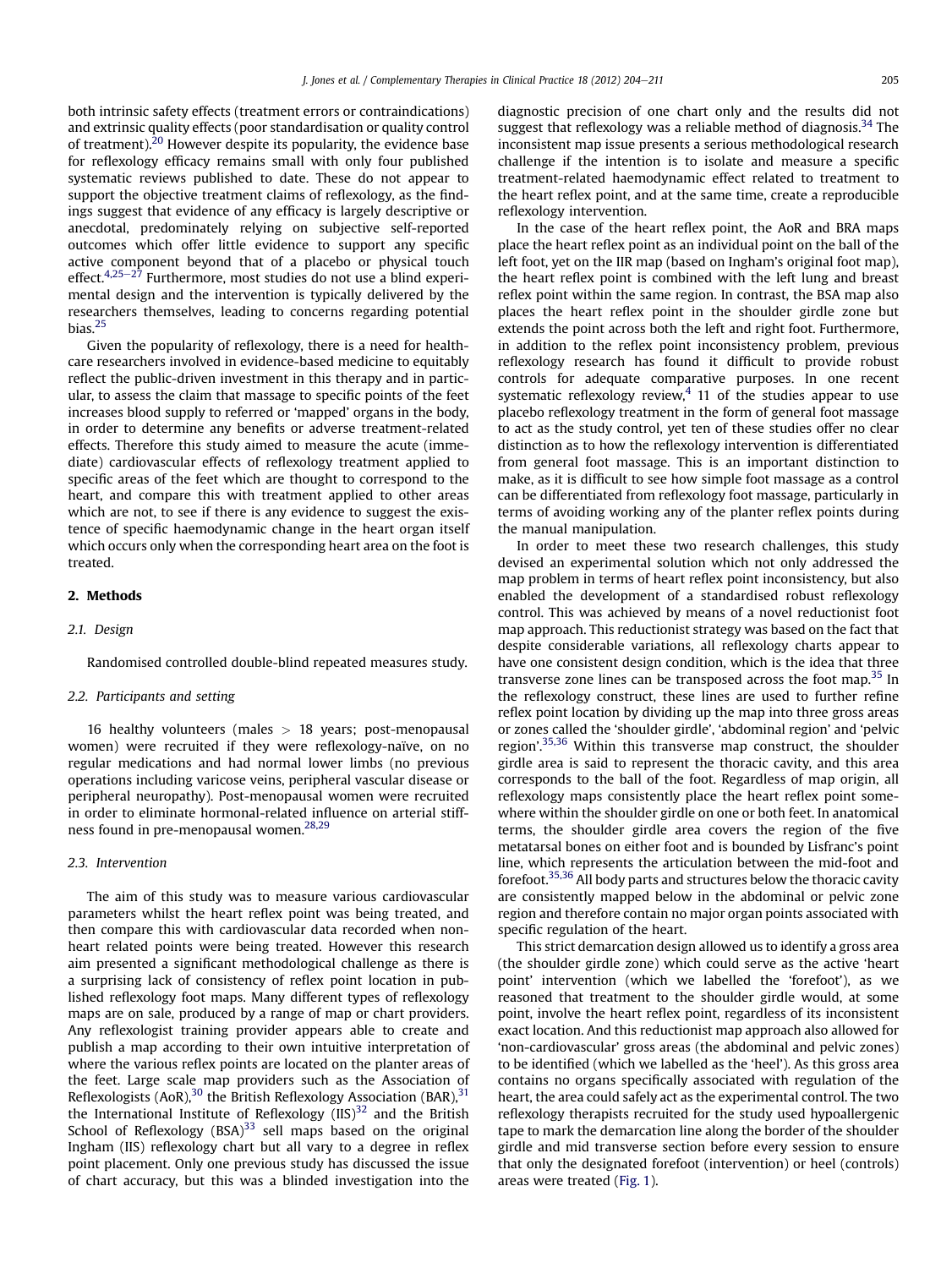<span id="page-2-0"></span>

Fig. 1. Photograph showing the tape applied to the subjects feet, along the shoulder girdle demarcation line.

### 2.4. Reflexology style and techniques

Both therapists trained at the International Institute of Reflexology (IIS), therefore the intervention and control treatments were formulated using used standardised Ingham touch techniques and principles (Table 1). The therapists standardised both intervention and control treatment times (both lasted for 4.5 min), treatment pressure (light to medium) and depth of touch techniques as much as possible to ensure adequate comparisons could be made between the two treatment conditions. This reductionist treatment is therefore distinct from typical reflexology treatment lengths.

#### 2.5. Background music

Each subject wore headphones and listening to the same relaxing piece of music throughout both sessions in order to eliminate any far more potentially confounding sudden or distracting noise from the general environment (the study took place in a busy hospital-based cardiorespiratory department). As both the control and active group listened to the same piece of music at the same volume level through the same headphones throughout both sessions, the music component was standardised as much as possible, therefore any non-specific relaxation effect arising from the music was thought to be equal across both groups.

## 2.6. Outcomes

Heart Rate (HR), diastolic blood pressure (dBP), systolic blood pressure (sBP), mean arterial blood pressure (mBP), stroke index (SI), stroke volume (SV), cardiac output (CO), cardiac index (CI), total peripheral resistance (TPR), Baroreceptor Up Events (BarUpEv), Baroreceptor Down Events (BarDwEv), and both linear and non-linear heart rate variability (RRI) data were continuously measured using the previously validated computer assisted Task Force® Monitor (TF®M).<sup>[37,38](#page-7-0)</sup>

Pre & post measurement of the subject's self-reported perceived state of anxiety was assessed using The State Anxiety (SAI) Inventory.[39](#page-7-0) This is a self-report scale consisting of 20 statements that has been extensively validated to be a sensitive psychometric indicator of changes in transitory anxiety states. Scores are weighted from 1 to 4, a higher score indicating greater anxiety and a lower score suggesting a more relaxed state. The SAI was used pre and post-test in order to ensure that the subjects did not consistently perceive either the intervention or control treatment as

#### Table 1

Reflexology treatment protocol. Both the intervention and control treatments were standardised to deliver comparative forms of massage.

| Forefoot (Intervention) right foot                | Heel (Control) left & right foot        |
|---------------------------------------------------|-----------------------------------------|
| 1. Greet the feet.                                | 1. Greet the feet by cupping            |
| 2. Right foot, dorsal and plantar                 | under heels                             |
| massage/relaxation                                | 2. Cat tail pulls                       |
| 3. Big toe <b>thumb walk</b> up 5 zones           | 3. Finger walk up chronic sciatic/      |
| medial to lateral $5 \times 1$                    | reproductive reflexes $\times$ 3. Slide |
| 4. <b>Thumb crawl</b> neck medial                 | back down                               |
| to lateral $5 \times 3$                           | 4. Finger walk pelvic/hip area, uterus, |
| 5. <b>Finger roll</b> the brain reflex $\times$ 3 | ovaries etc. medial aspect              |
| 6. Pituitary hold                                 | 4 rows $\times$ 3                       |
| 7. Shoulder reflex finger roll                    | 5. Medial pelvic/hip area walking       |
| and walking $\times$ 3                            | from underside 4 strips $\times$ 3      |
| 8. Lung reflex thumb crawl $4 \times 3$           | 6. Thumb walk plantar heel medial       |
| 9. Thyroid roll and <b>finger walk</b> $\times$ 3 | to lateral $4 \times 3$                 |
| 10. Trachea/Chest 2 rows $\times$ 3               | 7. Lateral pelvic/hip area walking      |
| 11. Plantar/dorsal massage                        | from underside 4 rows $\times$ 3        |
| 12. Plantar/dorsal kneading                       | 8. Thumb walk plantar heel lateral      |
| 13. Toe feathering                                | to medial $4 \times 3$                  |
| Forefoot (Intervention) Left foot.                | 9. Knuckle massage upwards around       |
| Left foot                                         | the ankle bones $\times$ 3              |
| Left foot: (identical to the Right Foot           | 10. Heel kneading                       |
| Treatment with the addition of) -                 | 11. Hold and release                    |
| 1. Lateral to medial thumb walk                   |                                         |
| the chest area 3 rows $\times$ 3                  |                                         |
| 2. Heart reflex $-$ press and hold                |                                         |

KEY.

Toe feathering.

3. Plantar/dorsal massage 4. Plantar/dorsal kneading

Thumb walk: Bend the thumb at the first joint and place the outside corner of the thumb on the foot planter surface. Then use the outside tip to rock the thumb and in doing so, move it forward a fraction, this enables the thumb to 'walk forward' using a caterpillar type-movement along the plantar skin (1).

Thumb crawl: Similar to thumb walk, consisting of repetitive small movement using the outside tip of the bent thumb and reducing pressure on the unbend motion, causing the thumb to craw along the area of contact (1).

Finger roll: Roll the end of the index finger using the thumb and the middle finger to hold the index finger and apply pressure (2).

Hold: Place the tips of the thumbs into the area and apply pressure (2).

Finger walk: Bend the finger at the first joint and rest the edge of the finger on the planter skin. The walking motion is a slight rocking from the fingertip to the lower edge of the fingernail (1).

Kneading: This is a technique like kneading break, used mainly on the heel, applied by making a fist with the working hand then kneading the area to be treated (2). Toe feathering: This is a very light, stroking or rhythmic motion using the thumb walking technique or on the toes, using the fingers to lightly caress and to move very

lightly and rapidly through the area to be feathered (1). Cat tail pull: Here the support hand cups the foot at the back of the ankle and the

working hand moves up and down the tendon at the back of the leg, pinching it gently between the thumb and index finger (2).

being inherently 'more relaxing' than the other, in order to eliminate the possibility that subjects relaxed more deeply in one condition and therefore spuriously affected the cardiovascular outcome data as a consequence.

A Visual Analogue Scale (VAS) was used post-treatment to measure the peak physical massage pressure pain experienced during the reflexology massage in order to standardise for pressure-related pain across both treatments. The VAS was a 10 cm standard line, labelled "no pain" at one end and "worst pain experienced" at the other. Subjects were asked to make a mark anywhere along the line at a point which represented the peak level of perceived pain intra-treatment. The VAS is a well-validated method for measuring acute pain.<sup>[40,41](#page-7-0)</sup>

#### 2.7. Sample size

Little is currently known about the magnitude of any specific effects of reflexology or its impact on beat to beat cardiovascular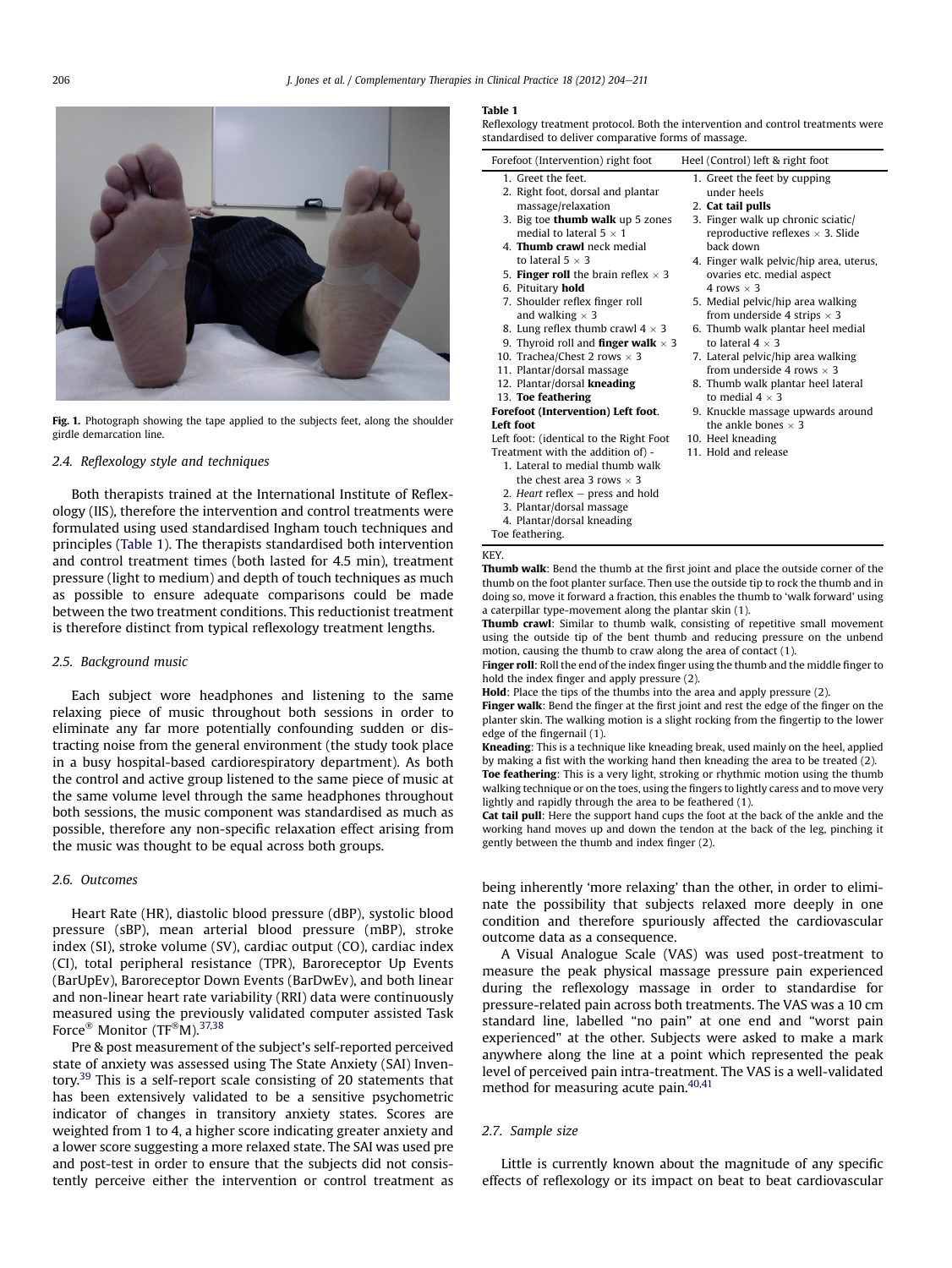measures therefore the study was carried out using a pragmatic sample size of 16 healthy volunteers.

## 2.8. Location

Highland Heartbeat Centre, Raigmore Hospital, Inverness, Scotland.

## 2.9. Randomisation

The equal group random allocation was performed by a third party not involved with the study, using computer generated

# **Summary Flow Chart**

random numbers. Subjects were randomly allocated to either Group 1 or Group 2. Group 1 received the intervention treatment at the first visit, followed by the control treatment at the second visit, with group 2 the opposite way round (Fig. 2). The allocation list was handed directly to the two-reflexology therapists in sealed opaque envelopes. The researcher did not have access to the allocation list until data analysis was complete.

# 2.10. Blinding

The study was double-blinded. Neither the reflexology-naive subjects nor researcher knew in which order the intervention or

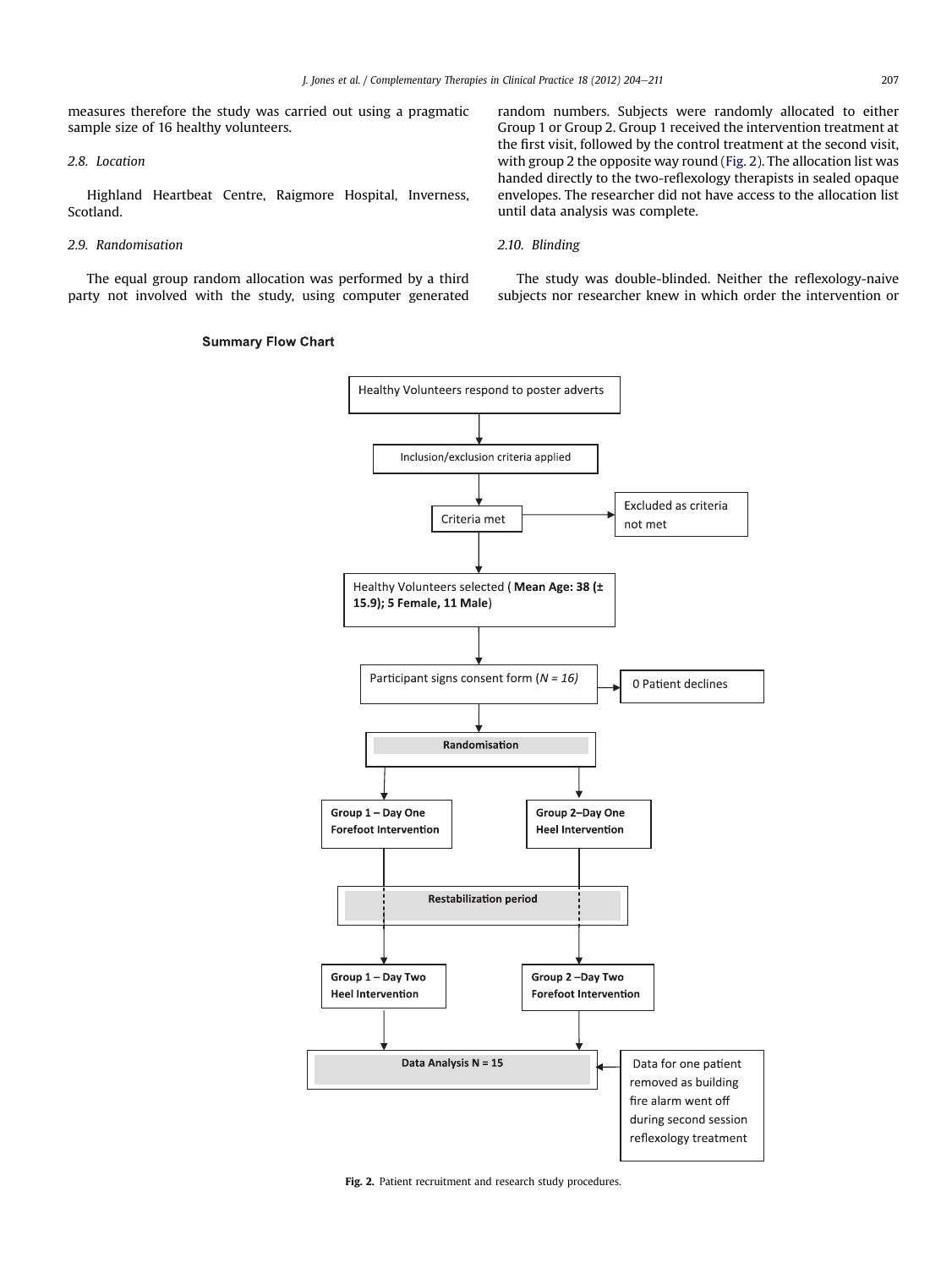control treatment was delivered. The reflexologists worked behind a screen when delivering the reflexology so the researcher was not aware of the treatment order for each subject.

## 2.11. Protocol

All volunteers were required to abstain from any form of medication for at least 48 h prior to study participation, food for at least 4 h beforehand and from tobacco and caffeine-containing drinks for at least 12 h prior to attendance. The volunteers were observed over six time periods under two conditions, with a restabilization period of at least 48 h between first and second treatment. The treatments were conducted in a quiet, draught-free room maintained at a constant temperature of  $22-24$  °C. All participants wore headphones and the same piece of relaxing instrumental music was played throughout each session.

#### 2.12. Ethics

The study was undertaken with the approval of the Research and Ethics Committee, University of Stirling, the North of Scotland Research Ethics Committee (10/S0801/49) and in accordance with the Declaration of Helsinki. Written informed consent was obtained from each patient before entry into the study.

## 2.13. Statistical methods

Data was continuously recorded by the  $TF^{\circledast}M$  software which automatically divides the recorded data into distinct 5 min statistical blocks, each assigned to a stationary measuring phase defined by a start and end. Recording started with a baseline block, right foot treatment block, left foot treatment followed by three posttreatment blocks (Fig. 3). For each block, the number of detected events, minimum and maximum values, the mean and standard deviation (SD) were calculated.

As there was one group of subjects, observed over six time blocks under two conditions in a repeated measures model, Analysis of Variance (ANOVA) General Linear Model was chosen as the appropriate analysis method (Minitab version 16.1.1.1, Microsoft, Redmond, Washington, USA). The intention was to investigate whether there was any interaction between condition and time or between the times or conditions using the hypothesis of Subject \* Group \* Time. Assumptions of normality and homogeneity of variance were validated and an overall 5% significance level was used.

Following on, planned comparison analysis was run using Tukey significance tests to identify the specific block of data where the significant effect had been detected. Finally, the data was transformed using omega squared effect process to reveal the actual effect size. Paired 't' tests were used to compare pre & post state anxiety and post-treatment VAS pain results across both intra and inter group (Microsoft Excel Version 10, Microsoft, Redmond, Washington, USA). Data are expressed as mean, SD or area under the curve (AUC) unless otherwise specified.

## 3. Results

11 healthy men  $(>18$  years old) and 5 post-menopausal women, mean age 38 ( $\pm$ 15.9), mean BMI 27.9 ( $\pm$ 4.3) were recruited between July and August 2010 and completed the study and all received both the intervention and control treatments. The data from one patient was discarded from final analysis as the fire alarm went off during the second session reflexology treatment.

## 3.1. Outcomes

The effects of reflexology treatment were modest with no statistically significant difference noted in HR, dBP, sBP, mBP, SI, SV, TPR, BarUpEv, BarDwEv and RRI [\(Table 2\)](#page-5-0), however analysis of the data using ANOVA General Linear Model indicated that reflexology appeared to affect cardiac index to a significant level ( $p = 0.035$ ). Planned comparison analysis using Tukey simultaneous tests identified that cardiac index decreased significantly in the intervention group during the left foot treatment (LFT) block by 0.15  $1/\text{min}^* \text{m}^2$  (Baseline mean 2.6; standard deviation (SD) 0.75; 95% CI  $\pm$  0.38 vs. LFT mean 2.45; SD 0.68; CI  $\pm$  0.35). This data was transformed using omega squared effect process to reveal the actual effects size ( $w^2 = 0.002$ ; t-contrast 1.18;  $w = 0.045$ ). Cardiac output also appeared affected in the intervention group and whilst not significant as an interaction overall ( $p = 0.051$ ), showed a statistically significant difference( $p = 0.007$ ) between the baseline block when compared with the same LFT block (baseline mean 4.83; SD 1.07; CI  $\pm$  0.54 vs. LFT mean 4.57; SD 1.06; CI  $\pm$  0.54).

Perceived state of anxiety was reduced post-treatment in both the intervention group (pre-test mean 33.5; SD 5.34; CI =  $\pm$ 2.7 vs. post-test mean 24.3; SD 4.3; CI  $\pm$  2.17,  $p = 0.0001$ ) and control group (mean 33.8; SD 7.3; CI =  $/$  3.7 vs. mean 24.1; SD 3.9; CI  $\pm$  2.0,  $p = 0.0001$ ) with no significant post-treatment difference between the two groups. Subjective VAS levels of treatment discomfort were



Fig. 3. Data recording schedule.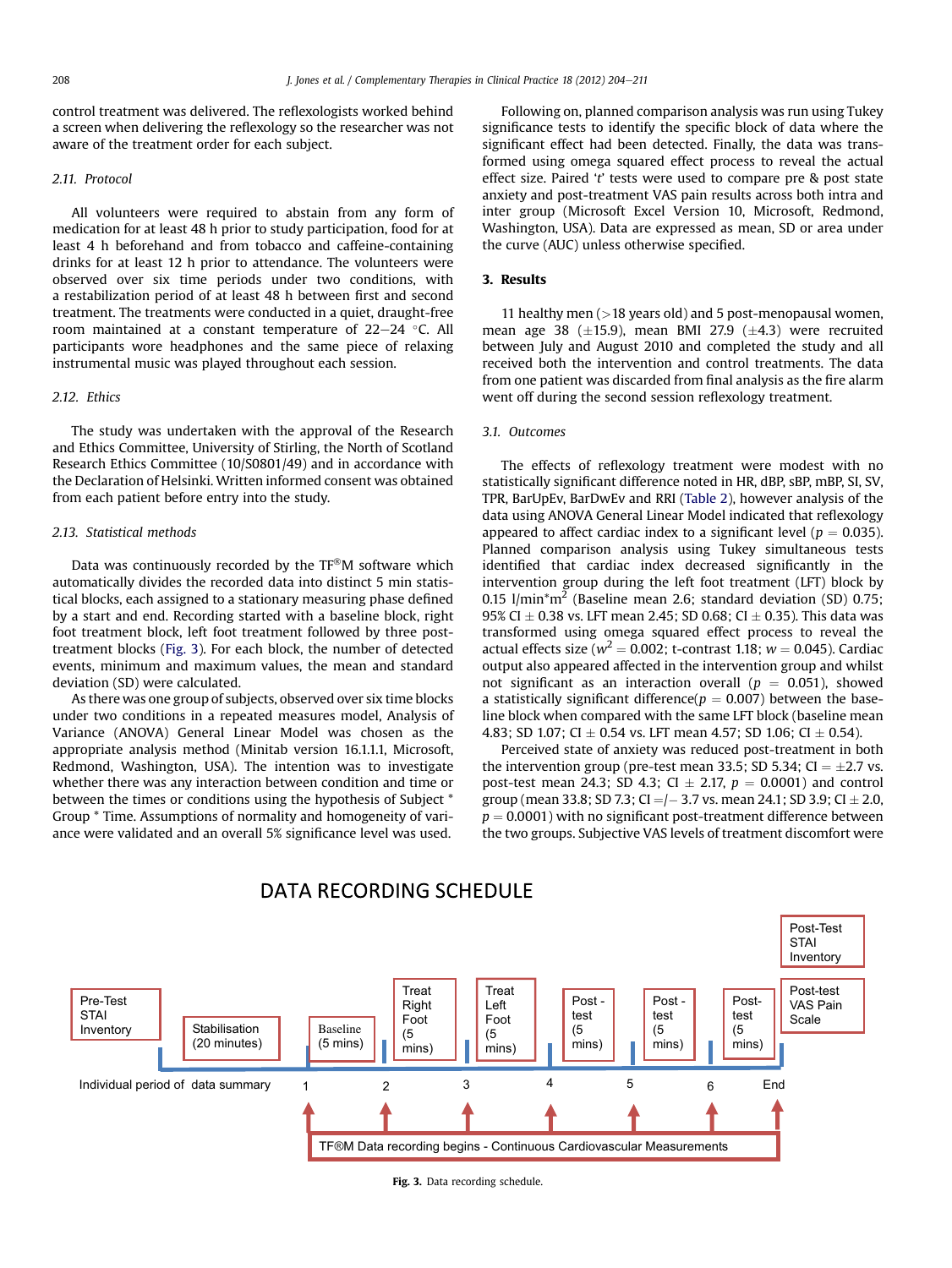#### <span id="page-5-0"></span>Table 2

This table shows the mean and standard deviation data for each recording period. The cardiovascular measurements were recorded in 5 min statistical blocks. For each block, the mean and standard deviation (SD) were calculated.

| Cardiovascular<br>measurement | $0-5$ min<br>baseline | $5-10$ min<br>treatment right foot | $10 - 15$ min<br>treatment left foot | $15 - 20$ min<br>post-treatment | $20 - 25$ min<br>post-treatment | $25 - 30$ min<br>post-treatment |
|-------------------------------|-----------------------|------------------------------------|--------------------------------------|---------------------------------|---------------------------------|---------------------------------|
| HR forefoot                   | 66.7(9.9)             | 64.2(9.1)                          | 63.7(8.6)                            | 65.5(7.8)                       | 65.7(7.7)                       | 66.0 (7.9)                      |
| HR heel                       | 66.3 (9.4)            | 65.4 (10.8)                        | 65.5 (10.4)                          | 67.2(9.8)                       | 67.5(10.8)                      | 67.3(10.1)                      |
| sBP forefoot                  | 132.9 (16.4)          | 134.7 (17.2)                       | 134.3 (16.8)                         | 134.1 (14.9)                    | 134.0 (14.6)                    | 133.9 (16.0)                    |
| sBP heel                      | 129.8 (10.7)          | 131.2 (10.2)                       | 130.2 (10.9)                         | 132.6(11.1)                     | 131.1 (14.3)                    | 131.8 (14.8)                    |
| dBP forefoot                  | 84.9 (13.9)           | 86.4 (14.1)                        | 86.5 (13.9)                          | 86.5 (12.4)                     | 86.3 (12.0)                     | 86.7 (12.6)                     |
| dBP heel                      | 84.1 (9.4)            | 85.6 (9.6)                         | 84.3 (9.7)                           | 85.6 (10.0)                     | 83.9 (13.1)                     | 84.3 (14.3)                     |
| mBP forefoot                  | 99.2 (13.5)           | 101.4 (14.4)                       | 101.5(14.2)                          | 101.3(12.4)                     | 101.2(12.0)                     | 101.7(12.7)                     |
| mBP heel                      | 97.4(9.0)             | 98.9(9.1)                          | 98.3(9.6)                            | 99.7 (9.4)                      | 98.1 (12.3)                     | 98.7 (13.4)                     |
| SV forefoot                   | 74.0 (18.7)           | 75.1 (18.3)                        | 72.9(18.1)                           | 72.3 (17.7)                     | 71.7 (17.9)                     | 71.4 (17.3)                     |
| SV heel                       | 78.2 (12.2)           | 78.3 (10.9)                        | 78.1 (10.3)                          | 77.7 (10.9)                     | 77.5 (11.4)                     | 76.7 (12.8)                     |
| SI Forefoot                   | 39.6 (11.3)           | 40.1(11.2)                         | 39.0 (11.0)                          | 38.5 (10.4)                     | 38.3(10.3)                      | 38.1 (10.2)                     |
| SI Heel                       | 41.9(8.5)             | 42.0(8.0)                          | 41.7(7.5)                            | 41.6(7.8)                       | 41.5(8.0)                       | 41.1(8.5)                       |
| CO forefoot                   | 4.8(1.1)              | 4.7(1.1)                           | 4.6(1.1)                             | 4.6(1.0)                        | 4.7(1.1)                        | 4.6(1.1)                        |
| CO heel                       | 5.2(1.0)              | 5.1(1.0)                           | 5.1(0.9)                             | 5.2(1.0)                        | 5.2(1.0)                        | 5.1(1.0)                        |
| CI forefoot                   | 2.6(0.7)              | 2.5(0.7)                           | 2.4(0.7)                             | 2.5(0.6)                        | 2.5(0.7)                        | 2.5(0.7)                        |
| CI heel                       | 2.8(0.6)              | 2.7(0.6)                           | 2.7(0.6)                             | 2.8(0.6)                        | 2.8(0.7)                        | 2.7(0.7)                        |
| TPR forefoot                  | 1703.1 (592.7)        | 1782.5 (606.5)                     | 1842.9 (610.1)                       | 1797.3 (548.8)                  | 1812.7 (597.3)                  | 1816.3 (585.1)                  |
| TPR heel                      | 1534.5 (407.9)        | 1584.2 (435.5)                     | 1565.4 (404.0)                       | 1562.3 (431.1)                  | 1546.4 (505.7)                  | 1594.6 (591.5)                  |
| RRI forefoot                  | 925.1 (146.5)         | 959.0 (143.1)                      | 964.4 (136.6)                        | 935.8 (117.0)                   | 932.9 (120.5)                   | 928.7 (124.3)                   |
| RRI heel                      | 926.7 (131.2)         | 947.7 (161.2)                      | 943.1 (153.0)                        | 916.6 (137.0)                   | 915.1 (147.0)                   | 917.2 (143.6)                   |
| BarUpEvForefoot <sup>a</sup>  | 22.4(16.6)            | 23.2(18.1)                         | 22.3(18.1)                           | 22.9(19.9)                      | 21.4(18.2)                      | 23.0(19.7)                      |
| BarUpEvent heel               | 22.9(20.1)            | 22.2(19.8)                         | 23.5(20.4)                           | 24.4 (19.8)                     | 22.1(18.1)                      | 22.5(17.6)                      |
| BarDwEy Forefoot              | 20.5(13.7)            | 19.6 (13.9)                        | 22.1 (16.7)                          | 21.0(15.4)                      | 20.7(14.6)                      | 21.5(15.3)                      |
| BarDwEvHeel                   | 20.9(13.9)            | 21.8(15.9)                         | 22.3 (15.8)                          | 20.9(13.4)                      | 20.1 (11.7)                     | 20.1 (12.8)                     |

<sup>a</sup> All data expressed as mean, standard deviation (SD).

very similar for both groups, intervention group (post-test mean 3.9 mm; SD 4.2; CI  $\pm$  2.1) and control (mean 2.8 mm; SD 3.4;  $CI \pm 1.7$ ).

#### 3.2. Harms

There were no adverse events and the study was well tolerated by all volunteer participants.

#### 4. Discussion

This is the first double-blind randomised controlled study to investigate the acute (immediate) cardiovascular effects of reflexology treatment applied to specific areas of the feet which are thought to correspond to the heart. This study has shown that there is a small change in cardiac index when reflexology massage is applied to the upper part of the left foot. In contrast, there was no difference in cardiac index when the lower half of either foot or the upper half of the right foot was massaged using the same reflexology techniques.

The precise mechanism which caused a drop in cardiac index in the intervention group remains uncertain. In extreme cases of increased afterload (e.g. cross clamping of the aorta) there is a reflex reduction in heart rate and cardiac output<sup>42</sup> but it seems unlikely that similar mechanism are involved in this patient group. In this study, the reduction in cardiac index seems to be associated with a trend towards an increase in total peripheral resistance and a drop in heart rate (Fig. 4). If an increase in total peripheral resistance was due to an increase in sympathetic stimulation (e.g. due to noxious stimulus) then one would expect an increase in heart rate which did not occur. Indeed, there was no change in sympathetic or parasympathetic tone indicated by heart rate variability and baroreceptor variability suggesting an absence of autonomic stimulation. Measure of anxiety and pain (SAI and VAS respectively) indicated that both treatments were similar in terms of perceived effect by the subject, neither being significantly more relaxing or painful than the other. Thus, the apparent trend towards

a reduction in heart rate in the context of reduced cardiac output and a trend to raised total peripheral resistance was not caused by a noxious experience and it is tantalising to hypothesis that the haemodynamic changes were a direct result of stimulation of the heart point in the feet.

Our findings are consistent with two other short-term studies which also suggest a specific haemodynamic effect in reflexology. Sudemeier et al reported statistically significant changes in resistive index of the renal arcuate artery when the kidney foot point was massaged[.43](#page-7-0) Mur et al found significant changes in the mesenteric artery resistive index when the intestinal point was massaged[.44](#page-7-0) No such change in resistive index occurred when control or unrelated points were touched in either study. However colour Doppler sonography technology has yet to be widely validated as a reliable measurement method of detecting perfusion flow rates. Furthermore, neither paper defined the organassociated foot reflexology map location used which makes it difficult to reproduce their methods. One recent study suggested



Fig. 4. Area under the curve graph. Area under the curve histogram for main haemodynamic parameters, heart rate (HR), systolic blood pressure (sBP), diastolic blood pressure (dBP), mean blood pressure (mBP), stroke volume (SV), stroke index (SI), cardiac output (CO), cardiac index (CI), total peripheral resistance (TPR); comparing forefoot reflexology (grey bars) (control) and heel reflexology (white bars) (intervention).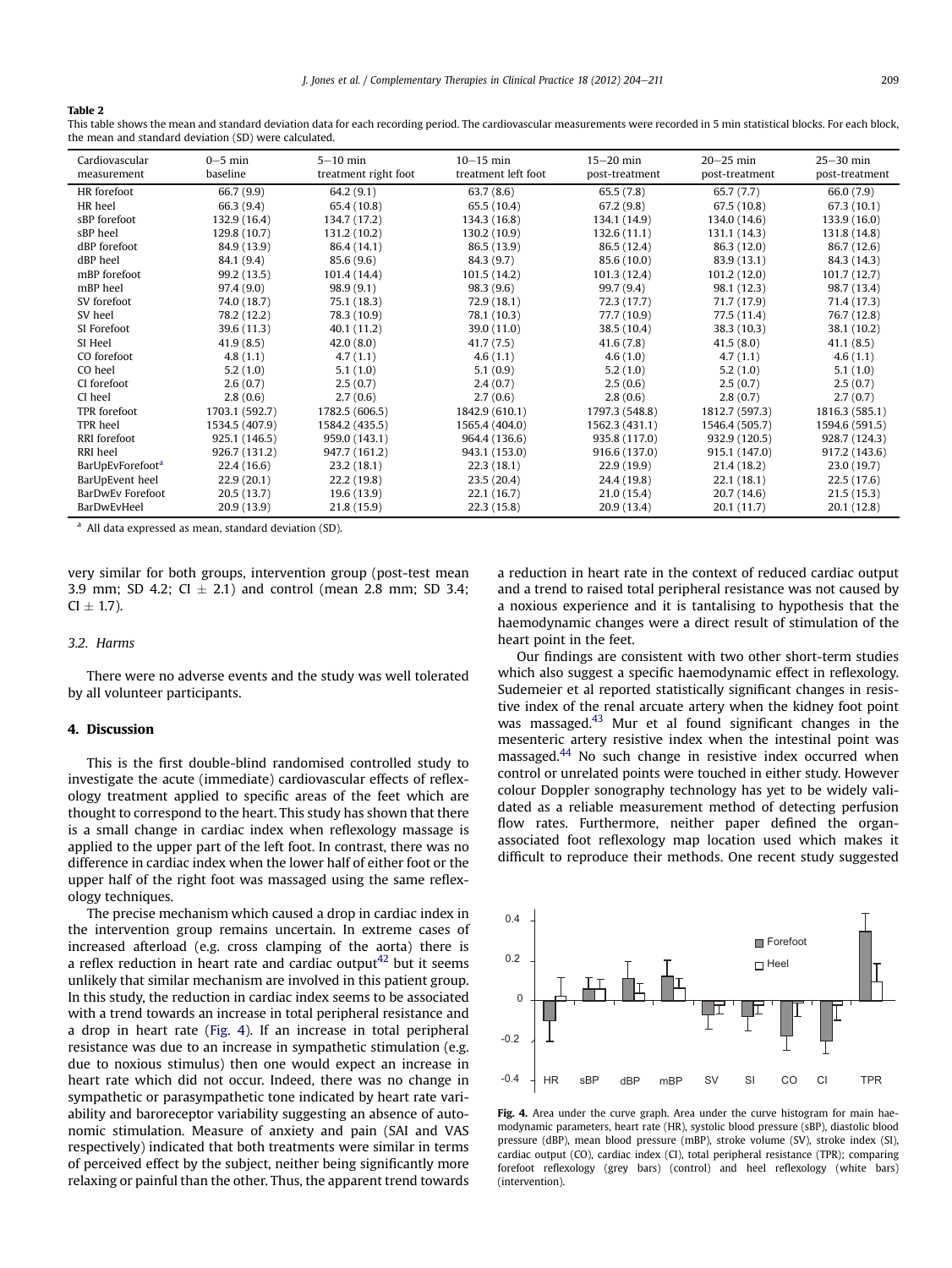a somatotopic relationship between distinct reflex point treatment and corresponding cortical activity using fMRI techniques, however the cortical activity was recorded in the left hemisphere even though the operator delivered the stimulation to the reflex point areas on the right foot, which appears to contradict the fundamental reflexology tenet that assumes that the left foot affects the left side of the body and the right foot, the right side.<sup>[45,46](#page-7-0)</sup>

This current study addressed the methodological limitations of previous research by using validated measuring equipment and adequate control for non-specific placebo response with a randomised double-blind controlled reproducible study design. Several other reflexology studies have used cardiovascular outcomes, but these studies used a whole systems approach to the reflexology intervention (with the author often delivering the treatment) and delivered reflexology as a complex, multi-component intervention with the control being either foot massage, resting supine, or usual care, which did not allow any specific cardiovascular effect to reveal itself.[47,48](#page-7-0)

One of the most common criticisms of complementary and alternative medicine (CAM) is that any beneficial therapeutic effect is largely due to a placebo response.<sup>[49,50](#page-7-0)</sup> The House of Lords Select Committee report<sup>[3](#page-7-0)</sup> and the King's Fund report<sup>[51](#page-7-0)</sup> recommend that any CAM treatment claim should be evaluated by controlled trials in order to determine evidence of clinical and cost-effectiveness beyond that of placebo. And the recent ASA Cap Code change requires that any specific therapeutic claims advertised on websites be validated. Like many complex CAM interventions, reflexology research presents methodological challenges if the intention is to isolate a specific, clinically relevant and cost-effective ingredient as a distinct component. Non-specific components such as the compassion of the therapist, the treatment environment, the act of lying supine and expectation of the receiver also potentially contribute to the overall treatment effect, as does the relaxing effects of simple foot massage. $26,52$  This study intentionally compared reflexology treatment to one area of the foot in comparison to another using a repeated measures double-blinded design and reflexology-naïve subjects, so that all the non-specific components would be present in both interventions.

We felt that the aim of investigating the claim of a specific haemodynamic component was an important one, as the notion of a two-way active connection between discreet areas of the feet and corresponding organs or body parts is the one constant condition that reflexologists evoke, regardless of differing ideas of touch techniques,  $53-55$  $53-55$  $53-55$  theories of causality<sup>[56](#page-7-0)</sup> or indeed, foot map used. Without this hypothesised active two-way connection, it could be argued that reflexology is completely indistinguishable from simple foot massage. Therefore it is this claim for a specific effect, $21$ manifesting as an increase in circulation to the corresponding  $organ<sub>o</sub><sup>6</sup>$  $organ<sub>o</sub><sup>6</sup>$  $organ<sub>o</sub><sup>6</sup>$  which we set out to investigate, being one of the few empirically testable specific components that reflexology can offer.

While no firm conclusion can be drawn about the reflexology 'organ perfusion' claim at this stage, coronary perfusion occurs in diastole<sup>57</sup> and a reduction in heart rate is associated with increased coronary artery blood flow. What the effect of these subtle haemodynamic changes might be in patients with coronary disease or heart failure is unknown. However if there is underlying heart failure present, a drop in cardiac index could lead to a reduction in cardiac muscle perfusion, therefore be clinically contra-indicated in some instances. Further randomised controlled trials using appropriate patient groups are needed to investigate this.

#### 4.1. Study limitations

This study had a relatively small sample size, nevertheless a retrospective power calculation demonstrated that in order to detect the recorded cardiac index difference of 0.15  $1/\text{min}^* \text{m}^2$ (Alpha  $= 0.05$ ; assumed SD of paired differences  $= 0.19$  with 0.8 power) a sample size of 15 would have been sufficient. However the sample size in this study was still too small to give a solid conclusion. The Task Force® Monitor measures cardiac index and output by impedance cardiography, while this is acknowledged to be less robust that more invasive measures of cardiac output, these would not have been practicable or ethical in a healthy volunteer population. Furthermore, as reflexology is a complex intervention with many components, there may be other non-specific variables involved in reflexology that have not been experimentally accounted for in this study design.

#### 5. Conclusion

Reflexology has not been previously rigorously tested for any specific haemodynamic effect during treatment despite the reflexology claim that massage to specific points of the feet increases blood supply to referred or 'mapped' organs in the body. This current study measured the acute (immediate) cardiovascular effects of reflexology and attempted to address some of the methodological challenges involved in isolating a specific active haemodynamic ingredient from within a complex multicomponent reflexology intervention. The study findings suggest that reflexology to the upper half of the left foot may have a modest effect on the cardiovascular parameters of healthy volunteers. Further research is needed to investigate whether this effect is repeated in patients with various gradations of cardiac disease in order to determine 1) if a beneficial effect is likely and 2) for safety purposes. This and further research will have the potential to provide unique data to enable both reflexology purchasers and clinicians to evaluate the clinical and cost-effectiveness of reflexology.

## Acknowledgements

The authors wish to thank Tracey Smith, Reflexology Support Manager, Association of Reflexologists, for devising the intervention and control reflexology treatments and the two reflexologists who delivered the treatments, Gillian MacKay and Sheila Mackenzie. We also wish to thank the staff of Raigmore Hospital Cardiorespiratory Department and the healthy volunteers. Without their support, the study would not have been possible.

#### Conflict of interest statement

All authors declare that they have received no support from any organisation for the submitted work; no financial relationships with any organisations that might have an interest in the submitted work in the previous three years and no other relationships or activities that could appear to have influenced the submitted work.

#### Contributors

JJ and SJL conceived the study hypothesis, JJ met all the subjects and conducted the study, JJ, KH and SJL conducted the statistical analyses, JJ wrote the first draft of the manuscript, SJL, PT, KH and WL critically reviewed the analyses and contributed to the final draft. All authors are guarantors.

#### Funding

This study was partly funded by a research grant from NHS Research & Development Endowment Fund. No one representing